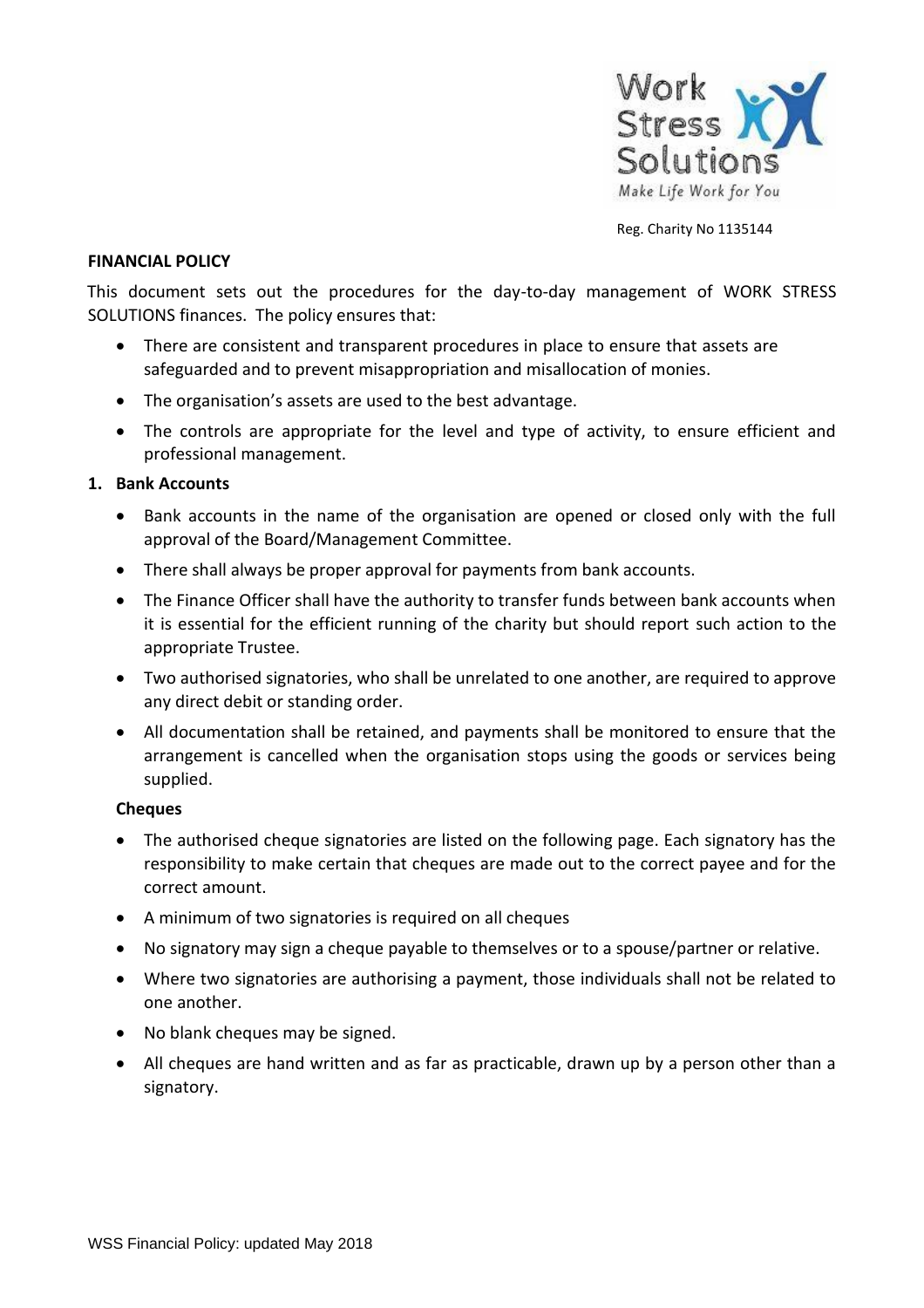# **Debit / Credit Cards**

• Work Stress Solutions uses a debit card. Santander Bank has been requested to address statements in respect of its account for the attention of WSS's Chair.

# **Electronic (Internet) banking**

• Work Stress Solutions uses internet banking.

# **2. Payment of Expenses**

- A clear policy has been set for the payment of expenses which clarifies WSS's approach to the payment of expenses for travel and other out-of-pocket expenses.
- Any mileage rate paid will be within HMRC rates.
- There is a requirement to complete an expense claim form and to provide receipts.
- Expense claim forms contain a self-declaration that the claim is accurate and incurred in connection with the business of the organisation.
- Expenses claims are authorised by someone other than the claimant
- Reimbursement should be made by cheque or bank transfer as far as possible, to minimise cash payments.

## **3. Cash**

Payments in cash are kept to a minimum to avoid the greater risk that handling cash presents and difficulties that can arise in establishing correctness & control over cash transactions.

Where payments are made in cash, the following procedures are adopted:

- Cash payments shall be for small amounts only. The cash float has been set at £50.
- Cash shall be paid from a petty cash float specifically kept for such payments, and not from incoming cash or by way of direct withdrawal from the bank account
- A system of numbering all receipts has been established to tie in with the relevant numbered entry in the records in order to aid audit checks and highlight any missing receipts
- All claims to be supported by a receipt to be numbered and reconciled with the written cash record
- Supporting documentation for the cash payment to be provided and authorised by someone other than the person who maintains the petty cash or the person making the payment.

## **4. Checks on Expenditure**

All expenditure of the organisation's funds must be properly accounted for and in accordance with the objectives of the organisation.

All payments should be promptly recorded, including details of the nature of the payment, supported by relevant receipts or invoices.

Regular checks must be made to ensure records are being accurately maintained and that there are no discrepancies.